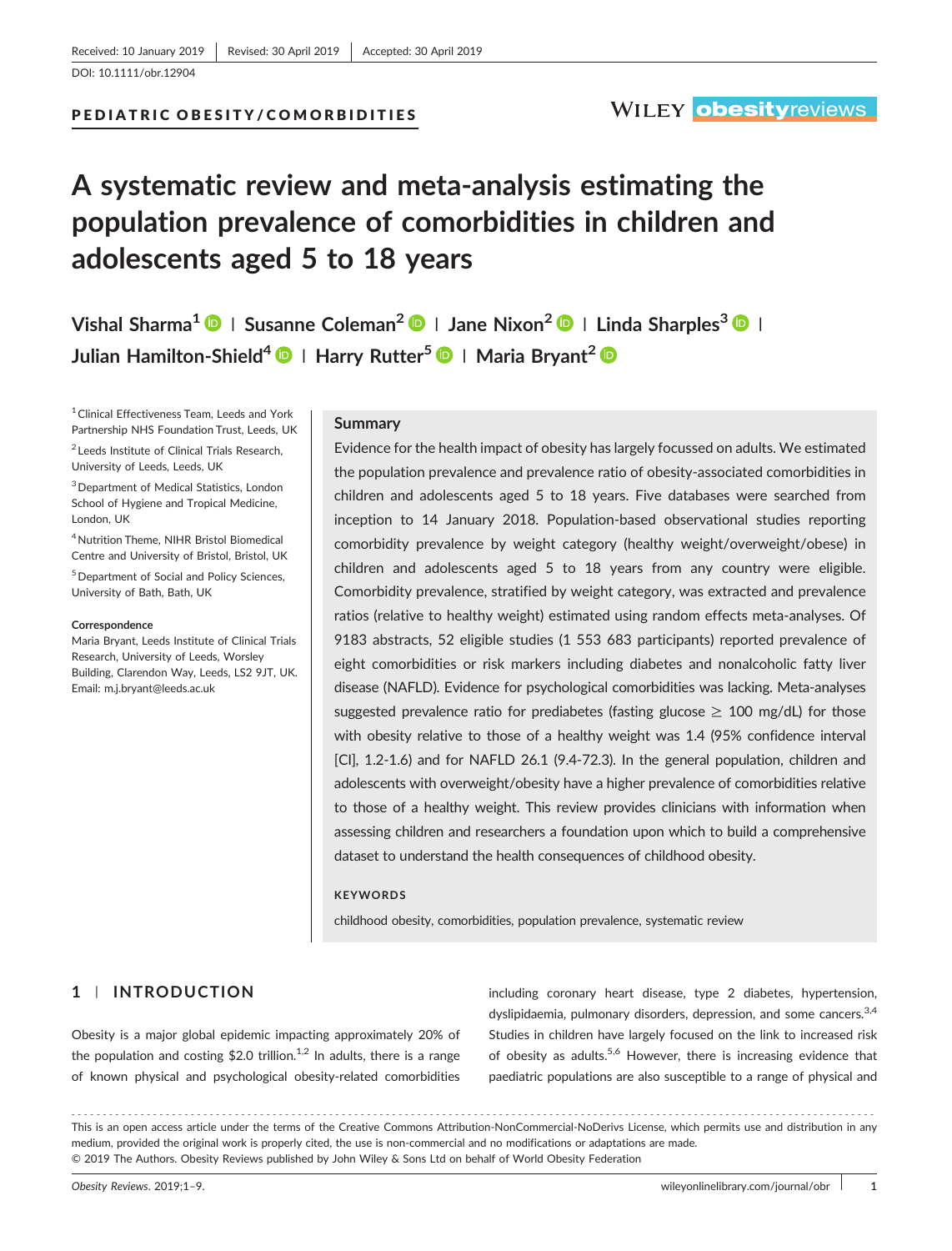**2** WILEY-ODESItyreviews **Constitution** of the sharma et al.

psychological obesity‐related comorbidities, including type 2 diabetes and depression.7-14

Given the extent of the global obesity epidemic, the impact on an individual's health, and the cost to health care systems and global economies, it is important to identify obesity‐related comorbidities in childhood to aid early identification and treatment.<sup>15</sup>

There is currently limited information comparing the relative frequency of obesity-related comorbidities among children with overweight or obesity relative to healthy‐weight individuals. Previous systematic reviews have either not included children under 14 years,<sup>16</sup> have included data from specific clinical populations, $17$  or were limited to specific countries.<sup>18</sup> Furthermore, none of the previous reviews included meta‐analyses, instead solely providing narrative review. Thus, it is difficult to compare and interpret the prevalence of comorbidities between weight categories. We aimed to identify population‐based research that identified any obesity‐associated comorbidity in children and adolescents aged 5 to 18 years and to estimate the prevalence and prevalence ratio of each comorbidity using meta‐analyses.

#### **2** | **METHODS**

#### **2.1** | **Search strategy and selection criteria**

MOOSE guidelines for reporting systematic reviews of observational data were considered to structure the search, conduct, and report the review.<sup>19</sup> The search strategy aimed to identify articles providing the prevalence of any type of obesity‐associated comorbidity reported in children and adolescents aged 5 to 18 years. A search was conducted of MEDLINE, MEDLINE in Process, EMBASE, PsycINFO, and Web of Science since the date of inception to January 2018. MESH and free-text terms were grouped into four categories (prevalence, obesity, comorbidities, and childhood). We included free‐text terms of specific comorbidities, such as type 2 diabetes, depression, self-esteem, and sleep disorders, to increase the specificity of the results, but the search was not limited to these. An example search strategy is provided in Data S2.

Manuscripts were eligible for inclusion if they reported observational study designs that provided prevalence (or data allowing its calculation) of comorbidities by weight category (healthy weight, overweight, and obese—based on body mass index [BMI] percentiles), in children and adolescents aged 5 to 18 years. Studies that included selected populations (eg, those with a history of illness in the family or identified from hospital clinics) and participants where obesity was a symptom of an underlying illness (eg, Prader‐Willi syndrome, Cushing syndrome, hypothyroidism, and Hashimoto disease) or a side effect from medication (eg, antidepressants and antipsychotics) were excluded. Non‐English articles were only eligible if English translations were available. Studies were eligible for inclusion in a meta‐analysis if there were at least two studies of the same comorbidity, in which the same definition was applied.

A sample of 693 (8%) of potentially eligible manuscripts were reviewed independently by two reviewers (V.S. and M.B.) over four rounds, each round indicating substantial agreement.<sup>20,21</sup> Disagreements were resolved through discussion. Full results of these analyses are provided in Data S3.

#### **2.2** | **Data extraction and quality assessment**

Details of authors, study design, setting, sample size, participant characteristics, and prevalence by weight category were extracted to bespoke data collection spreadsheets. Three authors were contacted to resolve queries regarding study design, method, and/or results; however, no additional information was provided. Study quality was assessed using the Joanna Briggs Institute's Critical Appraisal Checklist using simplistic scoring (0-5-poor quality; 6-10-high quality).<sup>22,23</sup> The checklist includes components for sample representativeness, reliability of measurement, and whether sufficient details of BMI classification and comorbidity definition were reported.

Comorbidities that were defined using different indicators (eg, fasting plasma glucose, homeostasis model assessment for insulin resistance [HOMA-IR], and  $HbA_{1c}$  as different indicators of diabetes) were reviewed separately and only grouped for discussion. Similarly, manuscripts presenting data using differing cut‐offs to define a comorbidity were separated in the analysis. Data were extracted by weight category (healthy weight: <85th percentile; overweight: ≥85th and <95th percentile; and obese: ≥95th percentile) to enable comparison between these subgroups.

#### **2.3** | **Statistical methods**

Crude prevalence of comorbidities within weight categories was estimated for all comorbidities and indicators.

For comorbidities that were reported in at least two studies, study‐specific prevalence ratios were plotted against the variance of the estimate in funnel plots, to illustrate variability between studies and assess publication bias through informal inspection. Combined estimates of prevalence ratios and 95% confidence intervals (CIs) were calculated using DerSimonian and Laird method for random effects models as programmed in the Comprehensive Meta‐Analysis software (Englewood, New Jersey).<sup>24</sup> Forest plots for each comorbidity/indicator allowed side‐by‐side comparison of the studies. As part of the analysis, potential reasons for heterogeneity were identified, such as participant or sampling differences, country of study, sample size, gender, setting, and/or study design. The focus was directed by the availability of information reported in the articles, eg, if prevalence was provided by gender or age or if a number of the studies were conducted in the same country.

#### **3** | **RESULTS**

#### **3.1** | **Descriptive analysis**

The search identified 11 404 papers, of which 2221 were duplicates. The resulting 9183 abstracts were screened, resulting in 52 eligible manuscripts (1 553 683 participants) describing prevalence of obesity comorbidities within three weight categories in population‐based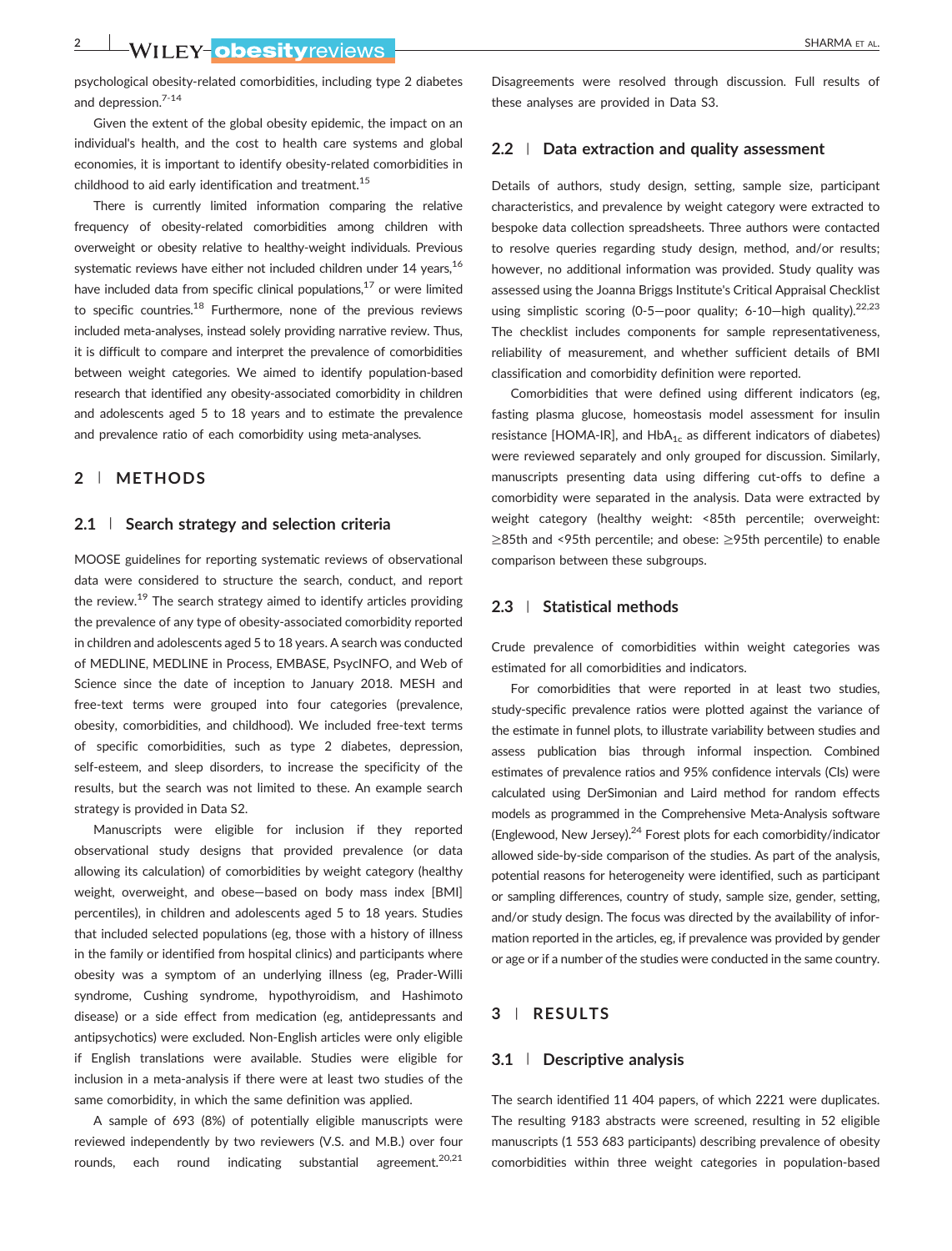

FIGURE 1 Systematic review flow chart [Colour figure can be viewed at [wileyonlinelibrary.com](http://wileyonlinelibrary.com)]

samples (Figure 1). Nineteen papers reported the prevalence of more than one comorbidity (or more than one population)<sup>25</sup>; these have been grouped into eight types of comorbidity: (1) hyperglycaemia, (2) dyslipidaemia, (3) hypertension, (4) nonalcoholic fatty liver disease (NAFLD), (5) cardiovascular risk, (6) pulmonary disorder, (7) psychological comorbidities, and (8) other comorbidities.

Data were gathered from 20 countries across five continents, with the majority of studies based in Asia and Europe. While some studies provided separate estimates for children  $(\leq 13 \text{ y})$  and adolescents  $(\geq 13$  y), the majority reported combined prevalence. This meant prevalence for each subgroup (children and adolescents) could not be estimated. Three papers reported assessing pubertal status, only Papoutsakis et al reported prevalence by pubertal status; however, they did not control for weight status; therefore, the impact of

weight and pubertal status on prevalence could not be determined.<sup>26-28</sup> The remaining papers provided data according to age; however, there was inconsistency in the cut-offs applied, with cut-offs including 10 to 11, 12 to 14, and 15 to 18; <12 and ≥12; and 8 to 11 and 12 to 14.<sup>29-31</sup>

In the majority of comparisons, prevalence was reported to be greatest in children with overweight or obesity compared with those of a healthy weight. For most, prevalence increased with increasing weight category. Crude prevalence estimates varied substantially between studies (Table 1). Data S1 provides a summary of studies reporting prevalence data, grouped by comorbidity (measure/test and cut‐off).

Figure 2 provides a summary of meta-analyses of prevalence ratios for eligible comorbidities in children who were overweight or obese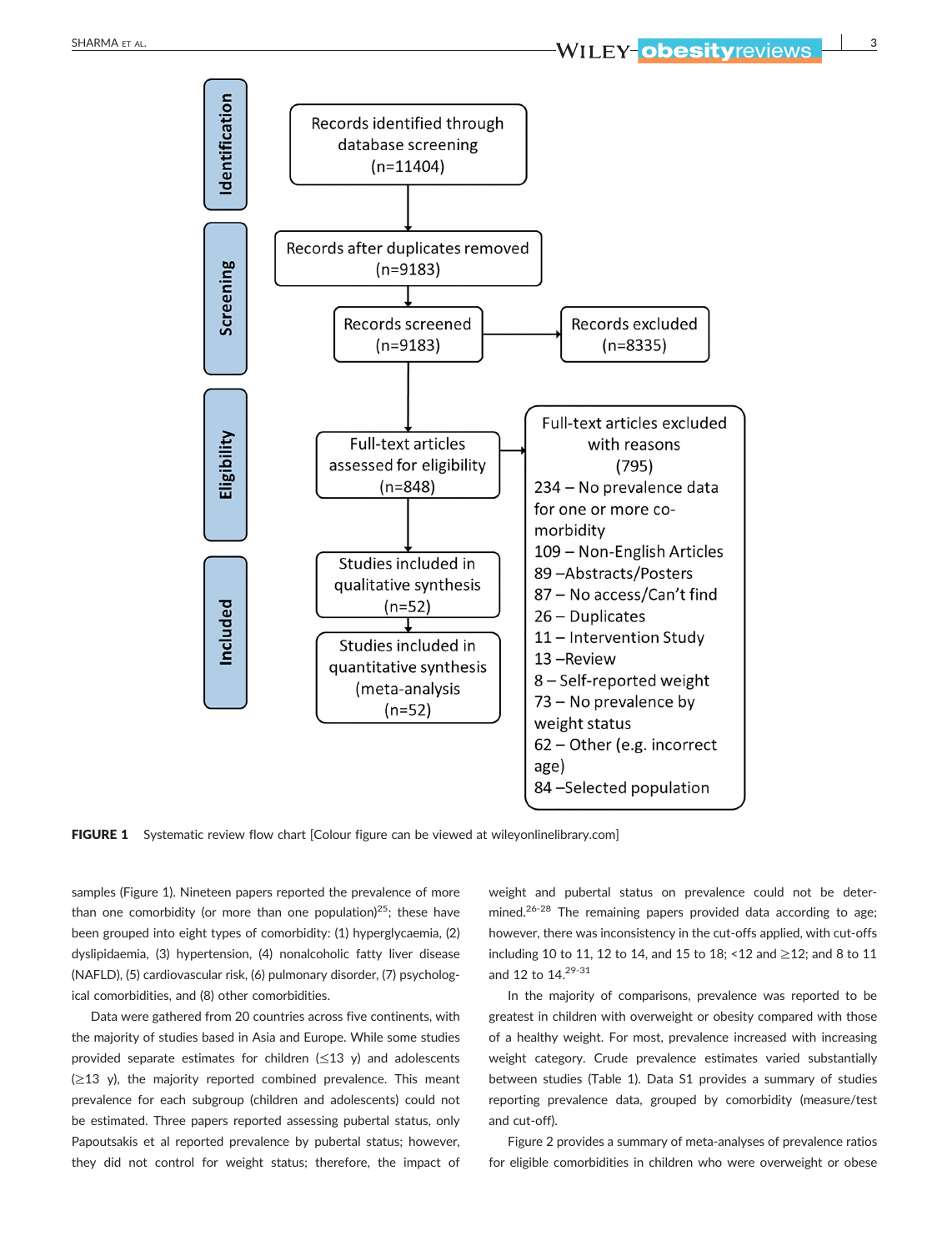#### TABLE 1 Summary of studies reporting prevalence data, grouped by comorbidity (measure/test and cut-off)

| Comorbidity                               | Number of Total<br><b>Studies</b> | Sample Size Age Range | Overall   | Prevalence (%) in<br>Healthy Weight (n/N)  | Prevalence (%) in<br>Overweight (n/N) | Prevalence (%) in<br>Obese (n/N) | Quality<br><b>Score</b><br>Range |
|-------------------------------------------|-----------------------------------|-----------------------|-----------|--------------------------------------------|---------------------------------------|----------------------------------|----------------------------------|
| Anxiety                                   | $\mathbf{1}$                      | 8460                  | $10 - 18$ | 13.1 (806/6154)                            | 12.4 (106/858)                        | 9.7(52/538)                      | 6                                |
| Asthma                                    | 3                                 | 4012                  | $2 - 22$  | 10.9 (232/2134)                            | 15.9 (96/603)                         | 16.6 (133/803)                   | $6 - 7$                          |
| Carotid-intima media<br>thickness         | $\mathbf{1}$                      | 575                   | $11 - 13$ | 24.2 (76/314)                              | 36.9 (66/179)                         | 42.7 (35/82)                     | 7                                |
| Depression                                | $\mathbf{1}$                      | 8640                  | $10 - 18$ | 30.1 (1853/6154)                           | 30.2 (259/858)                        | 30.9 (166/538)                   | 6                                |
| Hyperglycaemia (OGTT)                     | $\mathbf{1}$                      | 76 732                | $17 - 17$ | $<$ 1 (7/53 684)                           | $<$ 1 (4/9202)                        | 0.3(8/2897)                      | 9                                |
| Hyperglycaemia (FPG)                      | 10                                | 21 855                | $6 - 18$  | 6.6 (806/12 152)                           | 9.7 (274/2821)                        | 10.5 (318/3021)                  | $4 - 10$                         |
| Hyperglycaemia<br>(insulin resistance)    | $\mathbf{1}$                      | 248                   | $10 - 12$ | 2.2(3/137)                                 | 1.4(1/74)                             | 10.8 (4/37)                      | 5                                |
| Elevated uric acid                        | $\mathbf{1}$                      | 2405                  | $6 - 12$  | 14.5 (254/1753)                            | 28.3 (102/361)                        | 43.6 (127/291)                   | $\overline{7}$                   |
| Exercise-induced<br>wheeze/cough          | $\mathbf{1}$                      | 903                   | $7 - 11$  | 0.5(4/755)                                 | 36.9 (31/84)                          | 68.8 (44/64)                     | 7                                |
| Flatfoot                                  | 3                                 | 827 652               | $5 - 19$  | 13.5 (87 055/646 176) 17.9 (15 323/85 805) |                                       | 21.8 (10 394/47 762)             | $4 - 10$                         |
| Gallstones                                | $\mathbf{1}$                      | 510 816               | $10 - 19$ | 0.1 (215/301 549)                          | $0.2$ (179/99 987)                    | 0.3 (372/109 280)                | 9                                |
| Low self-esteem                           | $\mathbf{1}$                      | 2491                  | $9 - 14$  | 4.5 (86/1905)                              | 8.9 (32/359)                          | 14.5 (33/227)                    | $\overline{4}$                   |
| High blood pressure<br>(>90 percentile)   | 24                                | 136 144               | $1 - 20$  | 3.1 (2928/94 803)                          | 6.5 (1336/20 478)                     | 17.9 (3726/20 863)               | 4-9                              |
| Low HDL cholesterol                       | $\overline{7}$                    | 18 352                | $6 - 18$  | 8.1 (433/5316)                             | 15.7 (347/2215)                       | 20.3 (400/1968)                  | $4 - 9$                          |
| High C-reactive protein                   | $\mathbf{1}$                      | 575                   | $11 - 13$ | 2.6(8/306)                                 | 15.5 (24/155)                         | 32.3 (20/62)                     | 4                                |
| High triglycerides                        | $\overline{7}$                    | 15 4 05               | $2 - 19$  | 4.2 (236/5598)                             | 12.6 (213/1693)                       | 19.2 (383/1997)                  | $4 - 9$                          |
| High LDL cholesterol                      | $\overline{2}$                    | 1113                  | $9 - 15$  | 3.9(23/597)                                | 7.5 (22/294)                          | 12.2 (27/222)                    | $4 - 5$                          |
| Lower back pain                           | $\mathbf{1}$                      | 966                   | $10 - 16$ | 46.7 (344/736)                             | 47.2 (84/178)                         | 53.9 (28/52)                     | 8                                |
| Metabolic syndrome<br>(Cook et al)        | 2                                 | 2732                  | $7 - 18$  | 0.9(18/1886)                               | 1.8 (7/400)                           | 19.1 (85/446)                    | 7                                |
| Metabolic syndrome<br>(de Ferranti et al) | $\mathbf{1}$                      | 2761                  | $15 - 19$ | 0.3(3/1049)                                | 1.4(4/289)                            | 20.8 (75/360)                    | 7                                |
| Metabolic syndrome (IDF)                  | 6                                 | 18 792                | $6 - 18$  | 0.7(48/6970)                               | 6.7 (190/2830)                        | 20.4 (586/2868)                  | $4 - 9$                          |
| Metabolic syndrome (NCEP)                 | 6                                 | 8705                  | $6 - 18$  | 0.5(28/5204)                               | 9.2(148/1617)                         | 32.8 (598/1825)                  | $5 - 10$                         |
| NAFLD (ultrasound)                        | 5                                 | 5305                  | $6 - 18$  | 2.6 (90/3495)                              | 10.9 (115/1059)                       | 46.7 (309/662)                   | 4-7                              |
| NAFLD (elevated ALT)                      | 2                                 | 643                   | $6 - 18$  | 0.6(2/322)                                 | 6.2(8/130)                            | 25.7 (49/191)                    | $8 - 9$                          |
| NAFLD (elevated AST)                      | $\mathbf{1}$                      | 496                   | $14 - 17$ | 4.3 (16/376)                               | 10.9 (10/92)                          | 17.9 (5/28)                      | 9                                |
| Obstructive sleep apnoea                  | $\mathbf{1}$                      | 966                   | $10 - 16$ | 2.0(15/736)                                | 3.4(6/178)                            | 3.9(2/52)                        | 8                                |
| High total cholesterol                    | 4                                 | 4484                  | $6 - 16$  | 12.4 (383/3086)                            | 11.6 (97/833)                         | 17.9 (101/565)                   | $4 - 8$                          |
| Traumatic dental injuries                 | 2                                 | 2565                  | $6 - 13$  | 12.8 (243/1892)                            | 12.1 (54/445)                         | 13.6 (31/228)                    | 8                                |

Abbreviations: ALT, alanine transaminase; AST, aspartate transaminase; FPG, fasting plasma glucose; HDL, high‐density lipoprotein; IDF, International Diabetes Federation; LDL, low‐density lipoprotein; NAFLD, nonalcoholic fatty liver disease; NCEP, National Cholesterol Education Program; OGTT, oral glucose tolerance test.

relative to children of a healthy weight (individual forest plots are in Data S4). Overall, results suggest that children with obesity have the greatest prevalence of comorbidities; *I* <sup>2</sup> statistics ranged greatly across comorbidities.

# **3.2** | **Hyperglycaemia**

Twelve studies provided prevalence estimates for markers of hyperglycaemia (n = 98 835), the majority of which assessed levels of fasting glucose. While children and adolescents with obesity regularly had the highest prevalence of hyperglycaemia, patterns were inconsistent, and the magnitude of prevalence varied. Nine studies (21 855 participants) used fasting plasma glucose  $\geq$  100 mg/dL (≥5.6 mmol/L) to define hyperglycaemia and were included in a meta‐analysis. Prevalence ratios for elevated fasting plasma glucose were 1.4 (95% CI, 1.2-1.6;  $l^2$ : 0.0%) for children and adolescents with overweight and 1.4 (95% CI, 1.2-1.7;  $l^2$ : 23.4%) for those with obesity relative to those of healthy weight. Wang et al did not provide data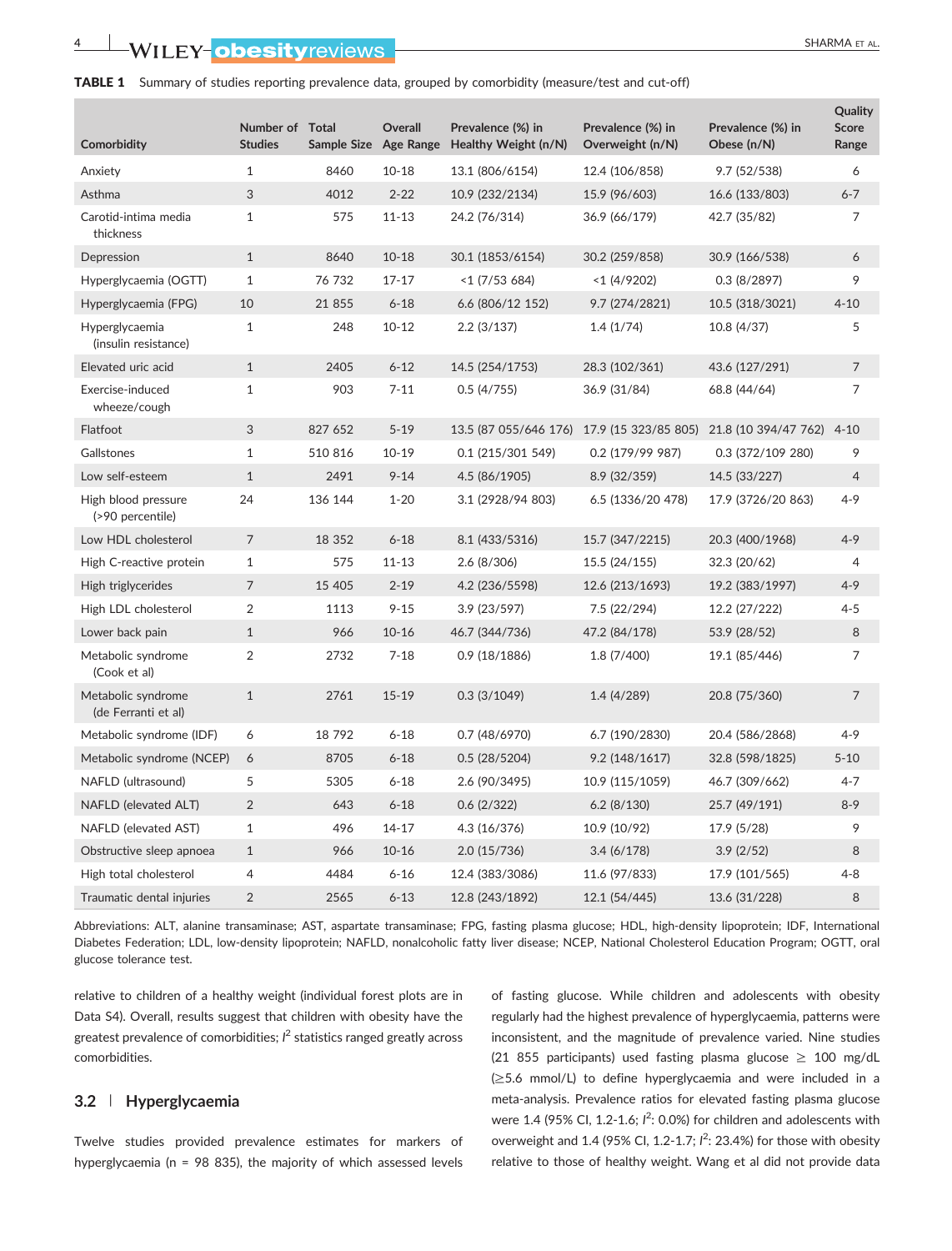# **SHARMA ET AL. SHARMA ET AL. SHARMA ET AL. SHARMA ET AL. SHARMA ET AL. SHARMA ET AL. SHARMA ET AL. SHARMA ET AL.**



FIGURE 2 Average random effects estimates of prevalence ratios and 95% confidence intervals for the comorbidities/ comorbidity indicators. Left‐hand side excludes metabolic syndrome and nonalcoholic fatty liver disease (NAFLD) because of differences in scale [Colour figure can be viewed at [wileyonlinelibrary.com\]](http://wileyonlinelibrary.com)

controlling for pubertal status.<sup>26</sup> Two of the remaining eight studies considered children aged 6 to 13 years; however, the reported prevalence ranged from 3.4% to 29% in the group with obesity. $32,33$ 

#### **3.3** | **Dyslipidaemia**

Prevalence of dyslipidaemia was available from 19 studies, assessed by multiple markers (high‐density lipoprotein [HDL], low‐density lipoprotein [LDL], triglyceride [TG], and total cholesterol) in nine distinct populations, with 18 844 participants. Overall, dyslipidaemia was consistently greater in children with obesity, and there was an overall increase in prevalence with increasing weight category, but crude prevalence estimates varied from 1% to 23% in children and adolescents of healthy weight and 0% to 62% in those with obesity. Prevalence ratios for high total cholesterol (1.7 [95% CI, 1.1-2.7; <sup>12</sup>: 48.6%]), low HDL (2.9 [95% CI, 2.1‐4.1; *I* 2 : 78.6%]), high LDL (3.3 [95% CI, 1.6‐6.8; *I* 2 : 35.6%]), and high TGs (4.2 [95% CI, 3.1-5.6;  $I^2$ : 56.2%]) indicated consistently greater prevalence of dyslipidaemia in children and adolescents with obesity compared with those of a healthy weight. Analogous estimates of prevalence ratios for children with overweight were closer to one but mostly significant (see Table 1). Tandon et al and Minghelli et al considered similarly aged participants, 10‐ to 18‐ and 10‐ to 16‐year‐olds, respectively; however, the reported prevalence was considerably different, 61.5% and 0% in those with obesity, respectively.<sup>34,35</sup> Although it should be noted that Minghelli et al only recruited

Prevalence Ratio

- Overweight relative to Healthy Weight
- -Line of no effect
- Obese relative to Healthy Weight

52 participants with obesity, therefore, the prevalence may be a factor of the small group size.

### **3.4** | **Cardiovascular risk factors**

Cardiovascular risk was investigated by one study using carotid‐intima media thickness and in 14 studies comparing the prevalence of metabolic syndrome according to four different definitions. Prevalence estimates were high overall in children/adolescents with overweight and obesity and were highest in children/adolescents with obesity (majority greater than 20%). Only studies reporting metabolic syndrome (n = 13, 28 922 participants) were included in the meta‐analysis. Compared with children and adolescents of a healthy weight, those with obesity had prevalence ratio 21.2 (95% CI, 1.2-381.6;  $I^2$ : 94.3%), 53.9 (95% Cl, 9.7-297.9;  $I^2$ : 93.7%), and 58.0 (95% Cl, 27.7-121.3;  $l^2$ : 61.0%) for metabolic syndrome based on criteria proposed by Cook et al, International Diabetes Federation (IDF), and the National Cholesterol Education Program (NCEP), respectively.36-38 Prevalence ratios comparing children and adolescents with overweight to healthy-weight children and adolescents were also high, although lower than for those with obesity (see Table 1).

# **3.5** | **Hypertension**

Thirty-one studies reporting prehypertension or hypertension were identified (n = 176 987 individuals). Crude prevalence rates were highest in children and adolescents with overweight or obesity.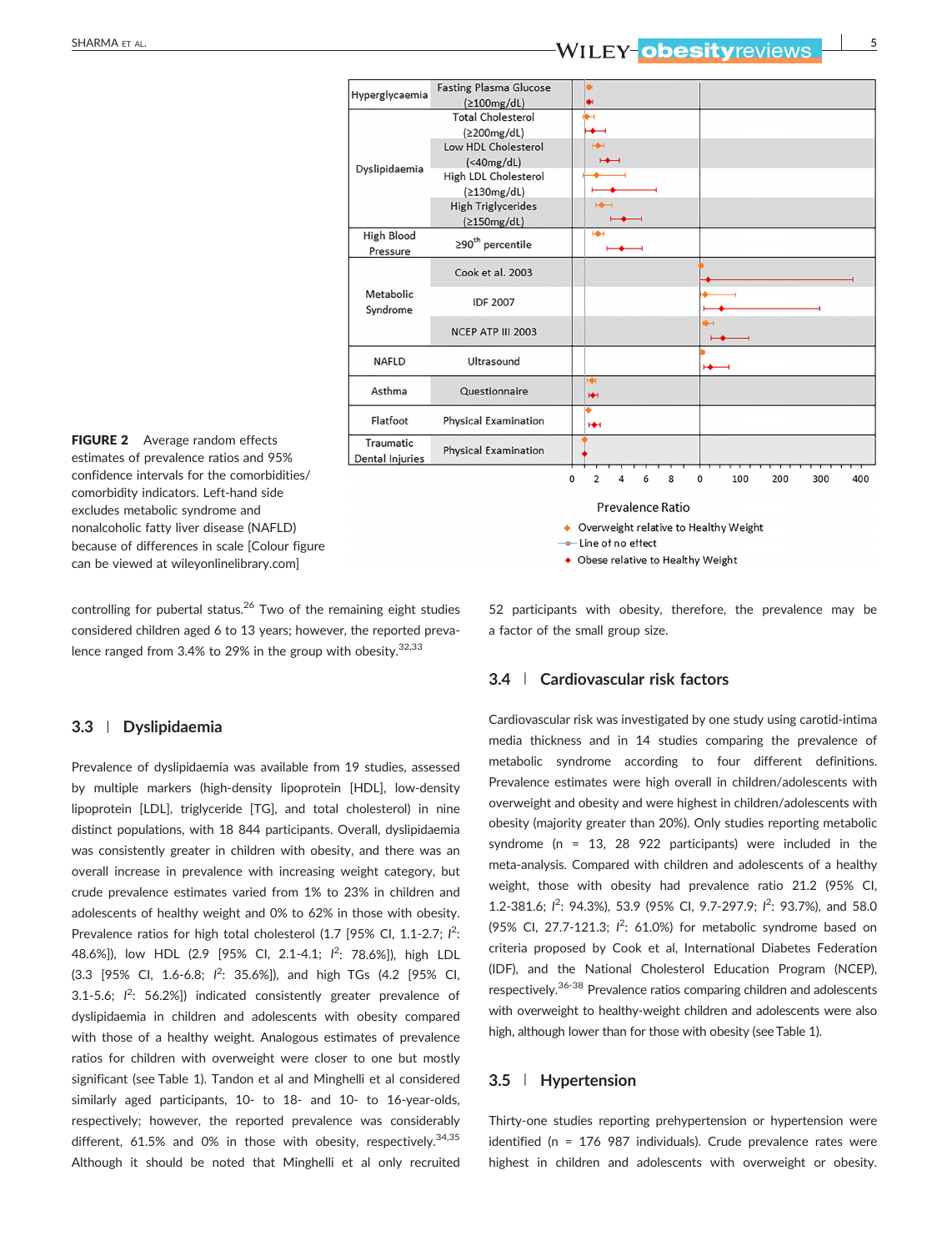**6** NILEY ODESItyreviews **Finally and the Community of the Sharma** et al.

Studies used a variety of thresholds to define hypertension, including ≥90th to <95th percentile (prehypertension), ≥90th percentile, and ≥95th percentile. Individual analysis indicated similar prevalence ratios; therefore, the data were combined to calculate the prevalence of hypertension overall. In 29 studies, the prevalence ratio was 4.0 (95% CI, 2.8-5.7;  $I^2$ : 95.2%) in children and adolescents with obesity compared with those of a healthy weight. Similarly, prevalence estimates were greater in children and adolescents with overweight than in those of a healthy weight, but lower than those with obesity (see Table 1). Dyson et al recruited participants from India, China and Mexico and provided prevalence data by country.<sup>25</sup> Prevalence in those with obesity ranged from 23% (China) to 47% (India).

#### **3.6** | **Nonalcoholic fatty liver disease**

Eight studies provided prevalence of NAFLD by weight status (n = 6444). All suggested a higher prevalence in children and adolescents with obesity. Crude prevalence estimates in children and adolescents of a healthy weight ranged from 0% to 6.8% compared with 4.3% to 21.3% in those who were overweight and 17.9% to 62.0% in those with obesity. Five studies ( $n = 5305$ ) that assessed NAFLD by ultrasound were eligible for inclusion in the meta‐analysis. Combined prevalence ratios for NAFLD were 26.1 (95% Cl, 9.4-72.2; l<sup>2</sup>: 91.4%) for children and adolescents with obesity and 6.1 (95% CI, 3.3-11.2;  $l^2$ : 67.9%) for those who were overweight. Two studies recruited children of similar ages, Adibi et al 6‐ to 18‐year‐olds and Alavian et al 7‐ to 18‐year‐olds. Both reported considerably higher prevalence in those with obesity, 54% and 32%, compared with the healthy‐weight group.39,40

#### **3.7** | **Pulmonary disorders**

Five studies compared the prevalence of pulmonary disorders in children and adolescents by weight status ( $n = 5881$ ), three were asthma studies (n = 4012). $41-43$  Meta-analysis of the asthma studies indicated that children and adolescents with obesity and with overweight had, respectively, 1.7 (95% CI, 1.4-2.1;  $l^2$ : 0.0%) and 1.6 (95% CI,  $1.2 - 1.9$ ;  $I^2$ : 0.0%) times the prevalence of asthma compared with those of a healthy weight. These studies were relatively small, of moderate quality, and assessed asthma status using parent and/or self‐ report. Exercise‐induced wheeze/cough was considered in one study (n = 903) in which prevalence in children with obesity was high  $(68.8%)$  compared with those of a healthy weight  $(0.5%)$ .<sup>44</sup> Although of moderate quality, status was based on self‐report and was not eligible for inclusion in the meta‐analysis. One study compared prevalence of obstructive sleep apnoea (n = 966) and found increasing prevalence as weight status increased.<sup>34</sup>

# **3.8** | **Psychological disorders**

Two studies (n = 11 088) compared psychological comorbidities and met our eligibility criteria for inclusion into the review.<sup>29,45</sup> Zakeri et al (n = 8339) considered both depression and anxiety using the Global School‐based Health Survey (GSHS).46 Franklin et al measured low self-esteem (n = 2749) using the Self-perception Profile for Children. In contrast to other comorbidities, Zakeri et al found that the prevalence of neither depression nor anxiety differed by weight status. Franklin et al reported the highest prevalence of low self‐ esteem in children and adolescents with obesity, though this was considered of poor quality according to the Joanna Briggs Institute's Critical Appraisal Tool.

## **3.9** | **Less established comorbidities**

We identified studies of five less established comorbidities/indicators, including high C‐reactive protein, elevated uric acid, gallstones, low back pain, and traumatic dental injuries. Although there was considerable variation in reported prevalence, for most studies, prevalence was highest in children and adolescents with obesity. Two comorbidities, traumatic dental injuries and flatfoot, met criteria for inclusion in the meta‐analysis. The prevalence of traumatic dental injuries did not differ by weight status ( $n = 2565$ ).<sup>47,48</sup> Children and adolescents with obesity had a 1.8 (95% CI, 1.4-2.3;  $l^2$ : 71.5%) greater prevalence of flatfoot than those of a healthy weight.<sup>49,50</sup>

# **4** | **DISCUSSION**

Our systematic review identified 52 eligible studies involving 1 553 683 participants, reporting eight comorbidities or risk markers including diabetes, hypertension, dyslipidaemia, and NAFLD, which could be included in meta‐analysis. The results suggested that children and adolescents with obesity had a higher prevalence of the majority of the identified comorbidities, relative to those of healthy weight. The review indicated that there were small to large increases in prevalence between weight categories for most comorbidities. Meta‐ analyses suggested children and adolescents with obesity were 1.4 times more likely to have prediabetes, 4.4 times more likely to have high blood pressure, 26.1 times more likely to have NAFLD, and 1.7 times more likely to have self‐reported asthma. Although the prevalence ratios for metabolic syndrome were high, the prevalence among healthy-weight children and adolescents was very low (at most 1%) and the results are likely to be inflated because of obesity forming part of the criteria for diagnosis.<sup>36</sup>

Results from previous systematic reviews supported our findings to some degree.<sup>16-18</sup> Additionally, we identified an increase in the risk of NAFLD and carotid‐intima media thickness in children and adolescents with obesity that had not been previously identified by some or all of the previous reviews. The prevalence of NAFLD is particularly concerning, as it is regarded as a silent disease with a propensity to fibrosis and cirrhosis. $51$ 

Other reviews identified other comorbidities, for example, Guh et al found a number of cancers associated with obesity (eg, colorectal, kidney, prostate, breast, and ovarian). However, the review of Guh et al was not limited to children and the estimates for cancer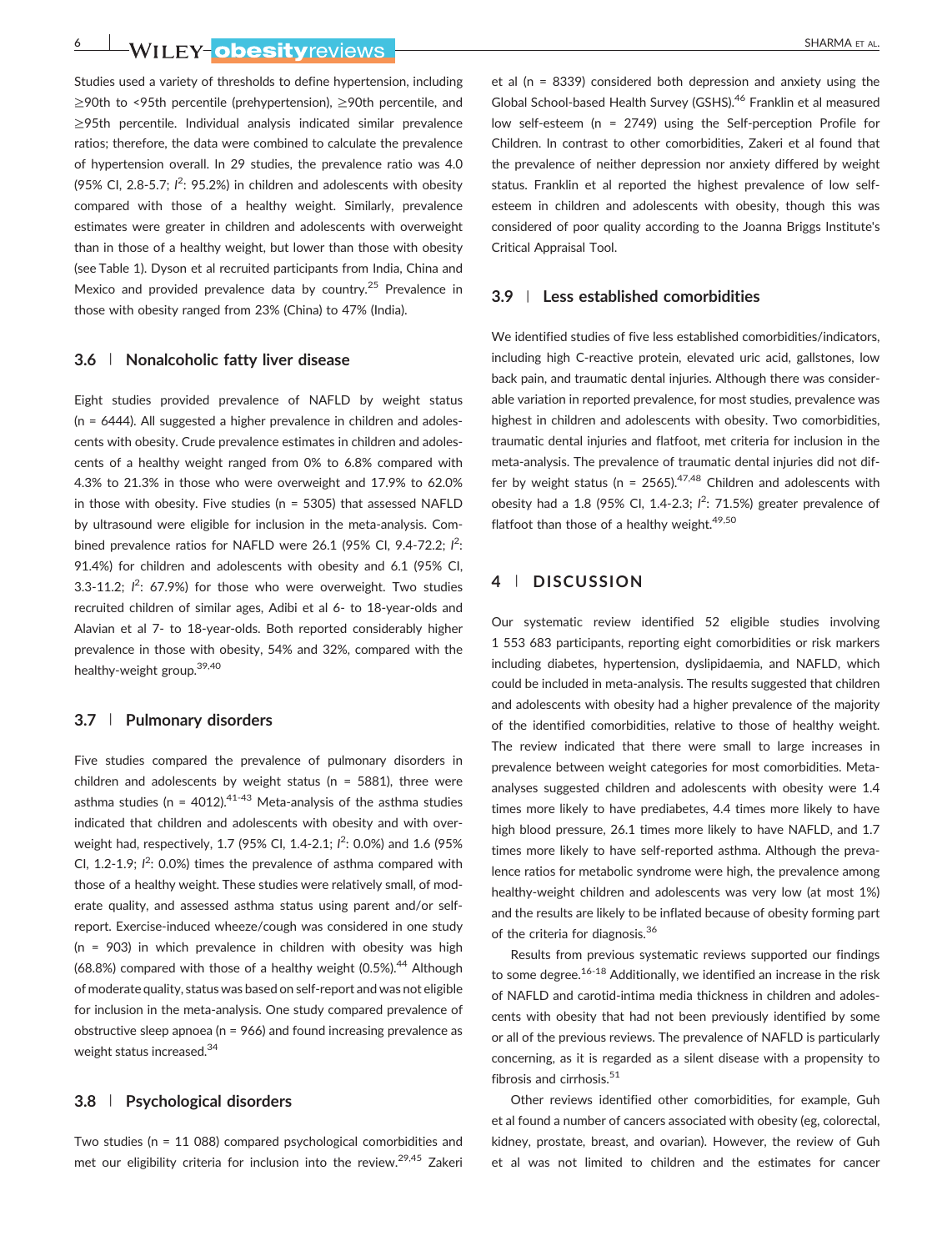predominantly considered participants aged 40 years and older in whom cancers are more prevalent. Furthermore, cancers tend to have long latent periods and the ones identified are rare in childhood.<sup>52</sup>

Despite the current results suggesting a higher prevalence of comorbidities in those with obesity, the association between weight status and prevalence of comorbidities was often difficult to ascertain because of between‐study heterogeneity. In the current systematic review, there was a lack of consistency between studies in definitions and cut-offs for comorbidities. For high blood pressure, three cut-offs were identified (≥90th percentile, ≥90th and <95th percentile, and ≥95th percentile), and for low HDL cholesterol, both <40 and ≤40 mg/dL were used in studies. However, for both of these comorbidities, studies with different cut‐offs were combined into one group, since the prevalence ratios for each definition were comparable. For metabolic syndrome, however, it was not appropriate to combine definitions for analysis because of heterogeneity in prevalence ratios between different definitions. Currently, there is no consensus on the definition of metabolic syndrome, and different definitions resulted in heterogeneous population prevalence, limiting the ability to obtain a single estimate. $53$ 

There was also considerable variation in study sample sizes, which can influence the reported prevalence (smaller groups are subject to greater sampling variance, which would impact the accuracy of the prevalence ratio estimates). This was controlled for to some extent in the meta‐analysis, in which smaller studies were given less weight than larger studies.<sup>54</sup>

#### **4.1** | **Strengths and limitations**

To our knowledge, we have conducted the first international systematic review and meta‐analyses considering the prevalence of comorbidities in children and adolescents with overweight or obesity relative to those of a healthy weight. Our systematic review and meta‐ analyses followed a predefined protocol, which explicitly detailed the inclusion and exclusion criteria for the studies and the steps undertaken in each stage. The search criteria included multiple observational study designs that enabled greater sensitivity in detecting relevant literature in order to develop an exhaustive list of obesity-related comorbidities. This was a limitation of previous systematic reviews in the area. $16-18$ We conducted a sensitive review with scope to identify any type of comorbidity, and thus, we were not restricted to reporting prevalence rates of a confined set of comorbidities, which may have omitted key findings in important disease areas.

Some limitations are worthy of consideration. Firstly, it is recognised that pubertal stage is an important factor when determining the prevalence of comorbidities. O'Hara et al estimated the prevalence of cardiometabolic risk factors in children aged 3 to 19 years and reported a positive association between age and prevalence.<sup>55,56</sup> Despite this, the majority of studies in the current review did not control for age or pubertal status when providing prevalence estimates by each group. This meant prevalence data for growth or age subgroups could not be estimated. Further, papers that did provide data by age were

SHARMA ET AL.<sup>7</sup><br>MILEY-ODESItyreviews 2020

inconsistent in the cut-offs applied. Secondly, only a small number of articles pertaining to psychological comorbidities were identified and these used imperfect measures of these constructs. It is possible that other articles may have been identified through a more specific search. However, it may also be indicative of a lack of prevalence studies in this population. Thirdly, studies related to all psychological comorbidities and some physical, utilised self‐report questionnaires, some of which were not validated. This has the potential to hinder the accuracy of the data, because of self‐report bias and nonspecific tests, and reduced the generalisability of the results. That said, it should be noted that, at present, alternative screening methods for many of these comorbidities are not available. Finally, non‐English language articles were not included in the review, potentially excluding relevant articles and impacting the accuracy of prevalence estimates and the generalisability of the results. However, previous reviews have offered conflicting information about the impact of language restrictions on results, with some suggesting that translation was inefficient and did not yield appreciably different results.<sup>57-60</sup> All non-English articles were retained in a separate Endnote folder for possible future research (available upon request).

Other evidence has reported positive associations between childhood and obesity‐associated comorbidity prevalence; many of which have severe implications if left unmanaged.<sup>61-66</sup> The results of the meta‐analysis highlight the need to address children and adolescents with obesity given the alarming presence of ill health that can be seen and which is likely to continue and exacerbate into adulthood. Research has indicated that the long-term health consequences can be reduced if children with obesity go on to become healthy-weight adults.<sup>67</sup>

The review addresses the limitations of previous systematic reviews and provides population prevalence estimates using global literature. This consolidation of child and adolescent obesity‐associated comorbidity literature provides clinicians with clear and concise information when assessing the health of children and provides researchers a foundation upon which to build a comprehensive dataset to understanding the health consequences of childhood obesity. Moreover, the review identifies gaps in existing research, such as the lack of data by age or pubertal status, which future research can address to improve the accuracy and generalisability of future prevalence estimates. Finally, given the reported prevalence and potential longterm implications to health and well‐being, these data can also be used to support the need for development of effective obesity treatment and prevention strategies at a national and local level.

There are some recommendations for future research. Firstly, we recommend that studies measure and report data by pubertal status to better understand the impact of pubertal status on comorbidity prevalence. Secondly, additional research in general populations, stratified by weight category, is required to obtain an understanding of the impact of increased weight on the prevalence, severity, and reversibility of these comorbidities in children and adolescents. Thirdly, additional population‐based research is required to enable generalisability of the results beyond the study sample and to enhance between‐study homogeneity and enable more accurate population prevalence ratio estimates to be calculated.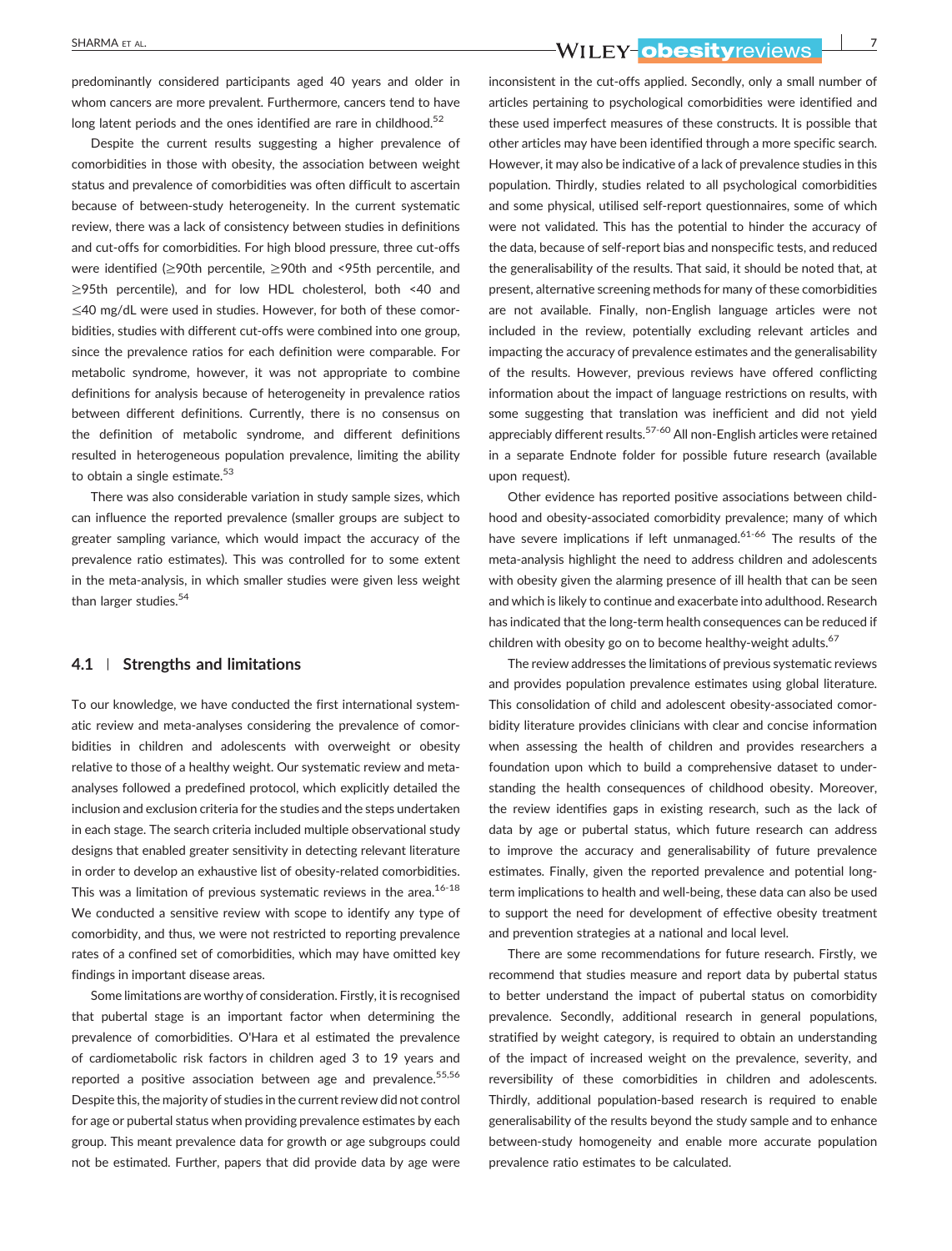### **CONFLICT OF INTEREST**

No conflict of interest was declared.

#### **ORCID**

*Vishal Sharma* <https://orcid.org/0000-0001-8652-1998> *Susanne Coleman* <https://orcid.org/0000-0002-1437-421X> *Jane Nixon* <https://orcid.org/0000-0003-1705-7698> *Linda Sharples* <https://orcid.org/0000-0003-0894-966X> *Julian Hamilton‐Shield* <https://orcid.org/0000-0003-2601-7575> *Harry Rutter* <https://orcid.org/0000-0002-9322-0656> *Maria Bryant* <https://orcid.org/0000-0001-7690-4098>

#### **REFERENCES**

- 1. Dobbs, R., Sawers, C., Thompson, F., et al. Overcoming obesity: an initial economic analysis. [http://www.mckinsey.com.](http://www.mckinsey.com) [series online] 2014. Available from: [http://www.mckinsey.com/~/media/McKinsey/](http://www.mckinsey.com/~/media/McKinsey/dotcom/Insights/Economic%20Studies/How%20the%20world%20could%20better%20fight%20obesity/MGI_Overcoming_obesity_Full_report.ashx) [dotcom/Insights/Economic%20Studies/How%20the%20world%](http://www.mckinsey.com/~/media/McKinsey/dotcom/Insights/Economic%20Studies/How%20the%20world%20could%20better%20fight%20obesity/MGI_Overcoming_obesity_Full_report.ashx) [20could%20better%20fight%20obesity/MGI\\_Overcoming\\_obesity\\_](http://www.mckinsey.com/~/media/McKinsey/dotcom/Insights/Economic%20Studies/How%20the%20world%20could%20better%20fight%20obesity/MGI_Overcoming_obesity_Full_report.ashx) [Full\\_report.ashx.](http://www.mckinsey.com/~/media/McKinsey/dotcom/Insights/Economic%20Studies/How%20the%20world%20could%20better%20fight%20obesity/MGI_Overcoming_obesity_Full_report.ashx) Accessed October 13, 2015.
- 2. OCED. Obesity update 2017.<https://www.oecd.org>. [series online] 2017. Available from: [https://www.oecd.org/els/health](https://www.oecd.org/els/health-systems/Obesity-Update-2017.pdf)‐systems/Obesity‐ Update‐[2017.pdf.](https://www.oecd.org/els/health-systems/Obesity-Update-2017.pdf) Accessed November 6, 2017.
- 3. Andolfi C, Fisichella PM. Epidemiology of obesity and associated comorbidities. *J Laparoendosc Adv Surg Tech A*. 2018;28(8):919‐924.
- 4. Elagizi A, Kachur S, Lavie CJ, et al. An overview and update on obesity and the obesity paradox in cardiovascular diseases. *Prog Cardiovasc Dis*. 2018;61(2):142‐150.
- 5. Kumar S, Kelly AS. Review of childhood obesity. *Mayo Clin Proc*. 2017;92(2):251‐265.
- 6. The NS, Suchindran C, North KE, Popkin BM, Gordon‐Larsen P. Association of adolescent obesity with risk of severe obesity in adulthood. *JAMA*. 2010;304(18):2042‐2047.
- 7. Hannon TS, Rao G, Arslanian SA. Childhood obesity and type 2 diabetes mellitus. *Pediatrics*. 2005;116(2):473‐480.
- 8. Loth KA, Mond J, Wall M, Neumark‐Sztainer D. Weight status and emotional well‐being. *J Pediatr Psychol*. 2011;36(2):216‐225.
- 9. Maggio ABR, Martin XE, Gasser CS, et al. Medical and non‐medical complications among children and adolescents with excessive body weight. *BMC Pediatr*. 2014;14(1):232. [https://doi.org/10.1186/](https://doi.org/10.1186/1471-2431-14-232) 1471‐[2431](https://doi.org/10.1186/1471-2431-14-232)‐14‐232
- 10. McCarthy MI. Genomics, type 2 diabetes, and obesity. *NEJM*. 2010;363(24):2339‐2350.<https://doi.org/10.1056/NEJMra0906948>
- 11. Nonalcoholic Steatohepatitis. National Institute of Diabetes and Digestive and Kidney Disease website. [http://www.niddk.nih.gov/](http://www.niddk.nih.gov/health-information/health-topics/liver-disease/nonalcoholic-steatohepatitis/Page) health-information/health-topics/liver-[disease/nonalcoholic](http://www.niddk.nih.gov/health-information/health-topics/liver-disease/nonalcoholic-steatohepatitis/Page)[steatohepatitis/Page](http://www.niddk.nih.gov/health-information/health-topics/liver-disease/nonalcoholic-steatohepatitis/Page) Published 2015. Accessed January 5, 2017.
- 12. Poirier P, Giles TD, Bray GA, et al. Obesity and cardiovascular disease: pathophysiology, evaluation and effect of weight loss: an update of the 1997 American Heart Association Scientific Statement on Obesity and Heart Disease from the Obesity Committee of the Council on Nutrition, Physical Activity and Metabolism. *Circulation*. 2006;113(6):898‐918.
- 13. Strauss RS, Pollack HA. Social marginalisation of overweight children. *Arch Pediatr Adolesc Med*. 2003;157(8):746‐752.
- 14. Wardle J, Cooke L. The impact of obesity on psychological well‐being. *Best Pract Res Clin Endocrinol Metab*. 2005;19(3):421‐440.
- 15. NICE. Managing overweight and obesity among children and young people: lifestyle weight management services. [http://www.](http://www.nice.org.uk/guidance/ph47)

[nice.org.uk/guidance/ph47](http://www.nice.org.uk/guidance/ph47) Published October 2013. Accessed September 1, 2014.

- 16. Guh DP, Zhang W, Bansback N, Amarsi Z, Birmingham CL, Anis AH. The incidence of co-morbidities related to obesity and overweight: a systematic review and meta‐analysis. *BMC Public Health*. 2009;9(1):88. [https://doi.org/10.1186/1471](https://doi.org/10.1186/1471-2458-9-88)‐2458‐9‐88
- 17. Pulgaron ER. Childhood obesity: a review of increased risk for physical and psychological co‐morbidities. *Clin Ther*. 2013;35:18‐32.
- 18. Sanders RH, Han A, Baker JS, Cobley S. Childhood obesity and its physical and psychological co-morbidities: a systematic review of Australian children and adolescents. *Eur J Pediatr*. 2015;174(6):715‐746.
- 19. Stroup DF, Berlin JA, Morton SC, et al. Meta-analysis of observational studies in epidemiology: a proposal for reporting. Meta-analysis of Observational Studies in Epidemiology (MOOSE) group. *JAMA*. 2000;283(15):2008‐2012.
- 20. Landis JR, Koch GG. The measurement of observer agreement for categorical data. *Biometrics*. 1977;33(1):159‐174.
- 21. Viera AJ, Garrett JM. Understanding interobserver agreement: the kappa statistic. *Fam Med*. 2005;37(5):360‐363.
- 22. Munn Z, Moola S, Riitano D, Lisy K. The development of a critical appraisal tool for use in systematic reviews addressing questions of prevalence. *Int J Health Pol Manag*. 2014;3(3):123‐128.
- 23. Gonzalez‐Serrano J, Serrano J, Lopez‐Pintor RM, Paredes VM, Casañas E, Hernández G. Prevalence of oral mucosal disorders in diabetes mellitus patients compared with a control group. *J Diabetes Res*. 2016;2016:1‐11.<https://doi.org/10.1155/2016/5048967>
- 24. Deeks JJ, Higgins JPT. Statistical algorithms in Review Manager 5. Research Gate [series online] Published February 2010. Available from [https://www.researchgate.net/profile/Jonathan\\_Deeks2/publication/](https://www.researchgate.net/profile/Jonathan_Deeks2/publication/252093205_Statistical_Algorithms_in_Review_Manager_5/links/54d159b70cf28370d0e07f9e/Statistical-Algorithms-in-Review-Manager-5.pdf) [252093205\\_Statistical\\_Algorithms\\_in\\_Review\\_Manager\\_5/links/](https://www.researchgate.net/profile/Jonathan_Deeks2/publication/252093205_Statistical_Algorithms_in_Review_Manager_5/links/54d159b70cf28370d0e07f9e/Statistical-Algorithms-in-Review-Manager-5.pdf) [54d159b70cf28370d0e07f9e/Statistical](https://www.researchgate.net/profile/Jonathan_Deeks2/publication/252093205_Statistical_Algorithms_in_Review_Manager_5/links/54d159b70cf28370d0e07f9e/Statistical-Algorithms-in-Review-Manager-5.pdf)‐Algorithms‐in‐Review‐Manager‐[5.pdf.](https://www.researchgate.net/profile/Jonathan_Deeks2/publication/252093205_Statistical_Algorithms_in_Review_Manager_5/links/54d159b70cf28370d0e07f9e/Statistical-Algorithms-in-Review-Manager-5.pdf) Accessed June 21, 2015.
- 25. Dyson PA, Anthony D, Fenton B, Matthews DR, Stevens DE. Community Interventions for Health Collaboration. High rates of child hypertension associated with obesity: a community survey in China, India and Mexico. *Paediatr Int Child Health*. 2014;34(1):43‐49.
- 26. Wang Q, Yin J, Xu L, et al. Prevalence of metabolic syndrome in a cohort of Chinese schoolchildren: comparison of two definitions and assessment of adipokines as components by factor analysis. *BMC Public Health*. 2013;13(1):249.
- 27. Manios Y, Moschonis G, Kourlaba G, et al. Prevalence and independent predictors of insulin resistance in children from Crete, Greece: the children study. *Diabet Med*. 2008;25(1):65‐72.
- 28. Papoutsakis C, Yannakoulia M, Ntalla I, Dedoussis GV. Metabolic syndrome in a Mediterranean pediatric cohort: prevalence using International Diabetes Federation–derived criteria and associations with adiponectin and leptin. *Metabol Clin Exp*. 2012;61:14‐145.
- 29. Zakeri M, Sedaghat M, Motlagh ME, Tayari Ashtiani R, Ardalan G. BMI correlation with psychiatric problems among 10‐18 years Iranian students. *Acta Med Iran*. 2012;50(3):177‐184.
- 30. Messiah SE, Arheart KL, Luke B, Lipshultz SE, Miller TL. Relationship between body mass index and metabolic syndrome risk factors among US 8‐ to 14‐year‐olds, 1999 to 2002. *J Pediatr*. 2008;153(2):215‐221.
- 31. Wiegand S, Keller KM, Robl M, et al. Obese boys at increased risk for nonalcoholic liver disease: evaluation of 16 390 overweight or obese children and adolescents. *Int J Obes (Lond)*. 2010;34(10):1468‐1474.
- 32. Chu NF, Pan WH. Prevalence of obesity and its comorbidities among schoolchildren in Taiwan. *Asia Pac J Clin Nutr*. 2007;16:601‐607.
- 33. Del‐Rio‐Navarro BE, Velazquez‐Monroy O, Lara‐Esqueda A, et al. Obesity and metabolic risks in children. *Arch Med Res*. 2008;39(2):215‐221.